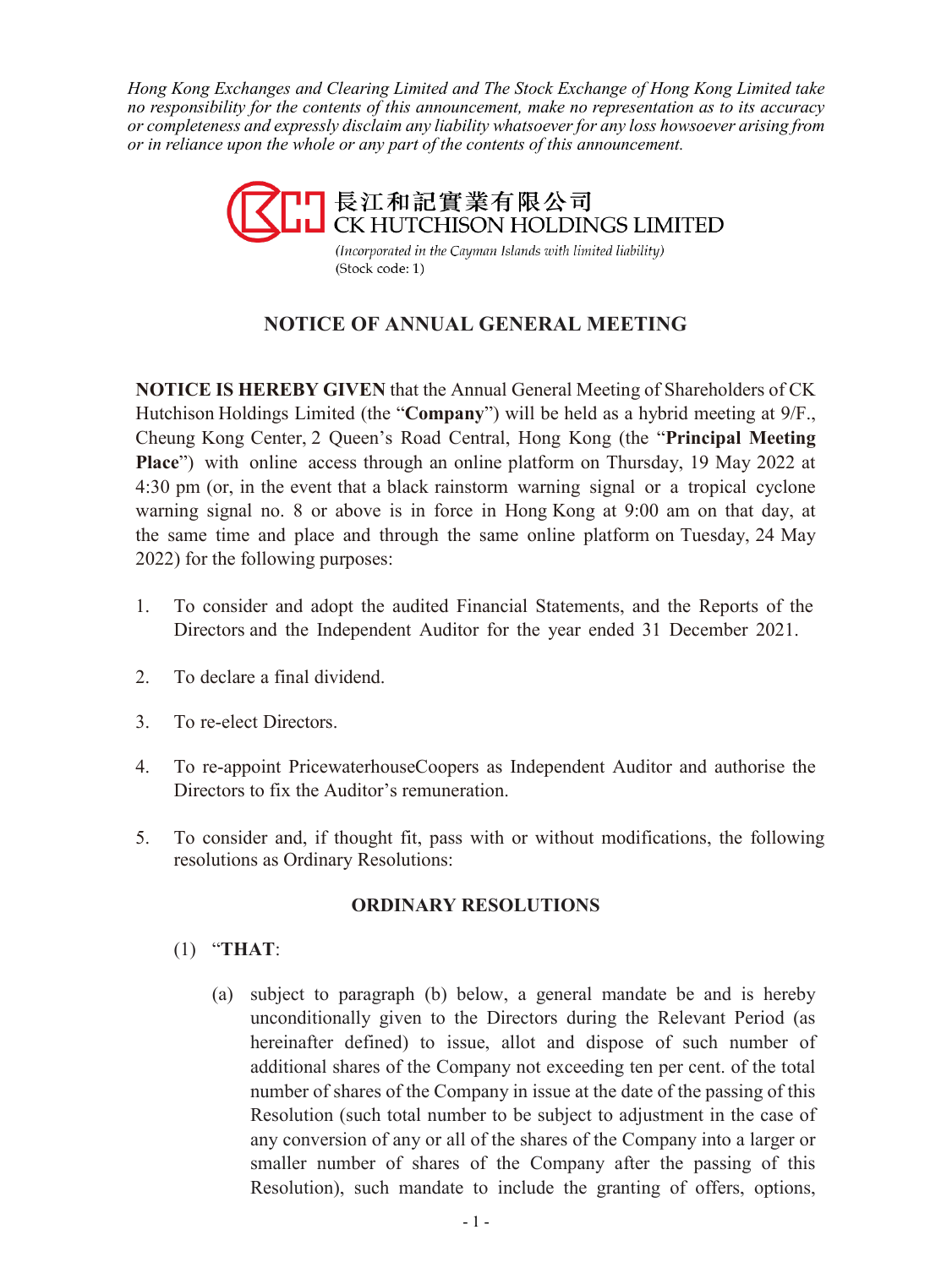warrants or rights to subscribe for, or to convert any securities (including bonds and convertible debentures) into, shares of the Company which might be exercisable or convertible during or after the Relevant Period;

- (b) any shares of the Company to be allotted and issued (whether wholly or partly for cash or otherwise) pursuant to the mandate in paragraph (a) of this Resolution shall not be at a discount of more than ten per cent. to the Benchmarked Price (as hereinafter defined) of such shares of the Company; and
- (c) for the purposes of this Resolution:

"**Benchmarked Price**" means the price which is the higher of:

- (i) the closing price of the shares of the Company as quoted on The Stock Exchange of Hong Kong Limited on the date of the agreement involving the relevant proposed issue of shares of the Company; and
- (ii) the average closing price as quoted on The Stock Exchange of Hong Kong Limited of the shares of the Company for the five trading days immediately preceding the earliest of:
	- (A) the date of announcement of the transaction or arrangement involving the relevant proposed issue of shares of the Company;
	- (B) the date of the agreement involving the relevant proposed issue of shares of the Company; and
	- (C) the date on which the price of shares of the Company that are proposed to be issued is fixed.

"**Relevant Period**" means the period from the passing of this Resolution until whichever is the earliest of:

- (i) the conclusion of the next Annual General Meeting of the Company;
- (ii) the expiration of the period within which the next Annual General Meeting of the Company is required by law to be held; and
- (iii) the date on which the authority set out in this Resolution is revoked or varied by an ordinary resolution of the shareholders of the Company in general meeting."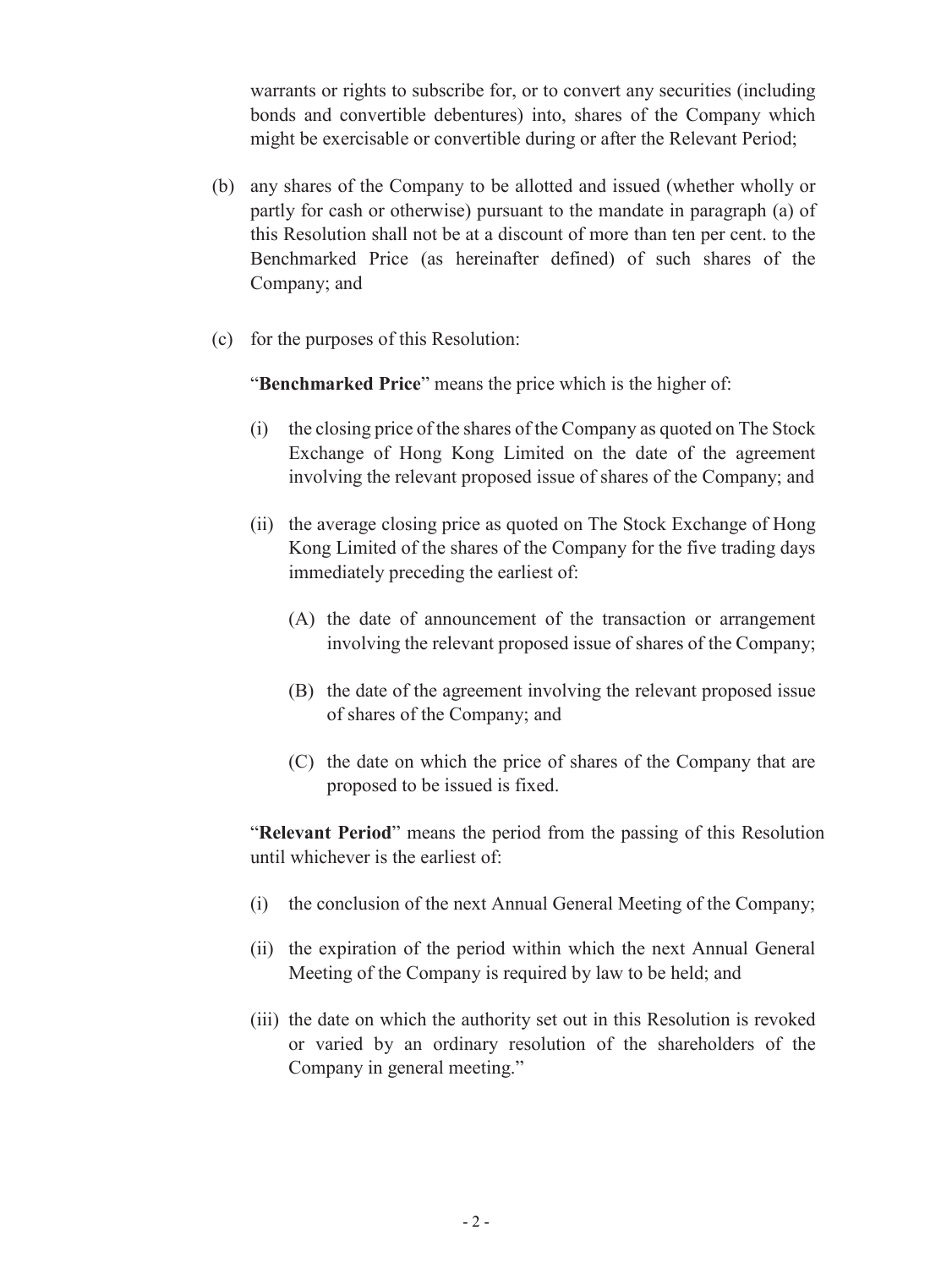## (2) "**THAT**:

- (a) subject to paragraph (b) below, the exercise by the Directors during the Relevant Period (as hereinafter defined) of all the powers of the Company to repurchase shares of the Company in accordance with all applicable laws and the requirements of the Rules Governing the Listing of Securities on The Stock Exchange of Hong Kong Limited or of any other stock exchange as amended from time to time, be and is hereby generally and unconditionally approved;
- (b) the maximum number of shares of the Company to be repurchased by the Company pursuant to the approval in paragraph (a) above shall not exceed ten per cent. of the total number of shares of the Company in issue at the date of the passing of this Resolution (such total number to be subject to adjustment in the case of any conversion of any or all of the shares of the Company into a larger or smaller number of shares of the Company after the passing of this Resolution), and the said approval shall be limited accordingly; and
- (c) for the purposes of this Resolution, "**Relevant Period**" means the period from the passing of this Resolution until whichever is the earliest of:
	- (i) the conclusion of the next Annual General Meeting of the Company;
	- (ii) the expiration of the period within which the next Annual General Meeting of the Company is required by law to be held; and
	- (iii) the date on which the authority set out in this Resolution is revoked or varied by an ordinary resolution of the shareholders of the Company in general meeting."

By Order of the Board

## **Edith Shih**

*Executive Director and Company Secretary*

Hong Kong, 12 April 2022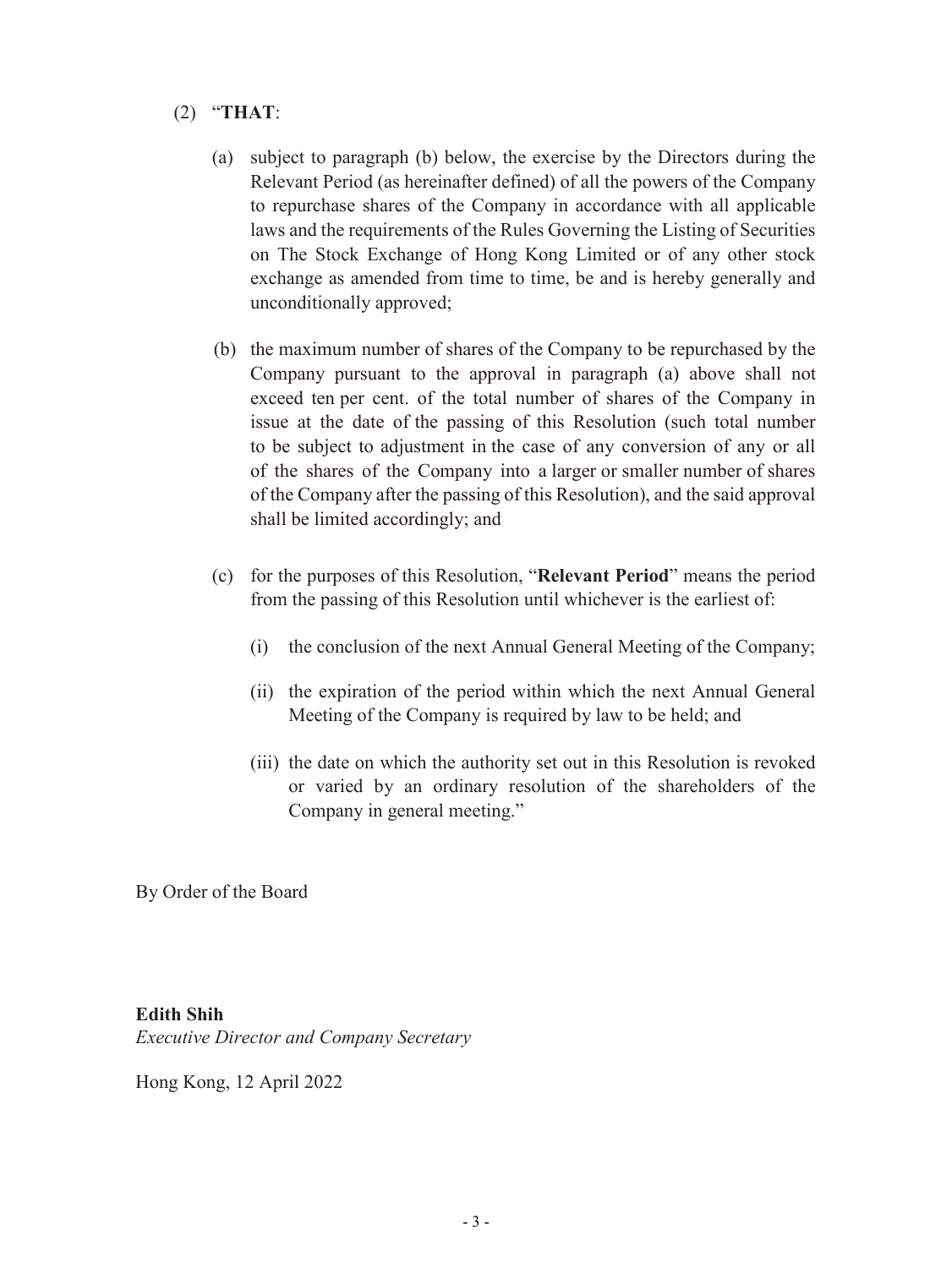#### *Notes:*

- *a. The Annual General Meeting will be a hybrid meeting. However, due to the legal restrictions under the Prevention and Control of Disease (Requirements and Directions) (Business and Premises) Regulation (Cap. 599F of the Laws of Hong Kong) and the Prevention and Control of Disease (Prohibition on Gathering) Regulation (Cap. 599G of the Laws of Hong Kong) which limit the number of people permitted for group gatherings in force as at the Latest Practicable Date (as defined in the circular of the Company dated 12 April 2022 (the "Circular")), the Annual General Meeting will be held with the physical attendance of a minimum number of persons, comprising Directors and/or other senior staff members who are Shareholders or proxies, to ensure compliance with quorum requirements under the Articles of Association of the Company as well as gathering restrictions and social distancing laws and regulations. Shareholders are requested to vote by either appointing the Chairman of the Annual General Meeting as their proxy in advance of the Annual General Meeting, or by participating and voting at the Annual General Meeting through online access by visiting the website https://web.lumiagm.com (the "Online Platform"). Shareholders participating in the Annual General Meeting electronically will also be counted towards the quorum and they will be able to cast their votes and submit questions through the Online Platform. Details of the Online Platform are set out in the Circular and the letter to shareholders dated 12 April 2022.*
- *b. At the Annual General Meeting, the Chairman of the Annual General Meeting will put each of the above resolutions to be voted by way of a poll pursuant to Article 81 of the Articles of Association of the Company.*
- *c. Any Shareholder entitled to attend and vote at the Annual General Meeting is entitled to appoint one or more proxies to attend and on a poll, vote in his/her stead. A proxy need not be a Shareholder.*
- *d. All Shareholders who wish to appoint a proxy to attend and vote at the Annual General Meeting are recommended to appoint the Chairman of the Annual General Meeting as their proxy by completing, signing and returning the proxy form in accordance with the instructions printed thereon.*
- *e. To be valid, the completed and signed proxy form together with any power of attorney or other authority (if any) under which it is signed or a notarially certified copy of such power or authority must be returned (i) to the Hong Kong Share Registrar of the Company, Computershare Hong Kong Investor Services Limited, at 17M Floor, Hopewell Centre, 183 Queen's Road East, Wanchai, Hong Kong, or (ii) by email to [AGM2022proxy@ckh.com.hk,](mailto:AGM2022proxy@ckh.com.hk) in either case, as soon as possible and in any event no later than 48 hours before the time for holding the Annual General Meeting or any adjournment or postponement thereof. As the postal service may be subject to interruption or delay as a result of the COVID-19 pandemic situation, and any proxy form returned by a Shareholder will be valid only if it is received no later than the above deadline, Shareholders are recommended to return proxy forms by email where possible and, if they elect to return proxy forms by post, ample time should be allowed for postal delivery.*
- *f. Completion and return of the proxy form will not preclude a Shareholder from attending and voting through the Online Platform at the Annual General Meeting or at any adjournment or postponement thereof should the Shareholder so desire, and, in such event, the proxy appointment shall be deemed to be revoked.*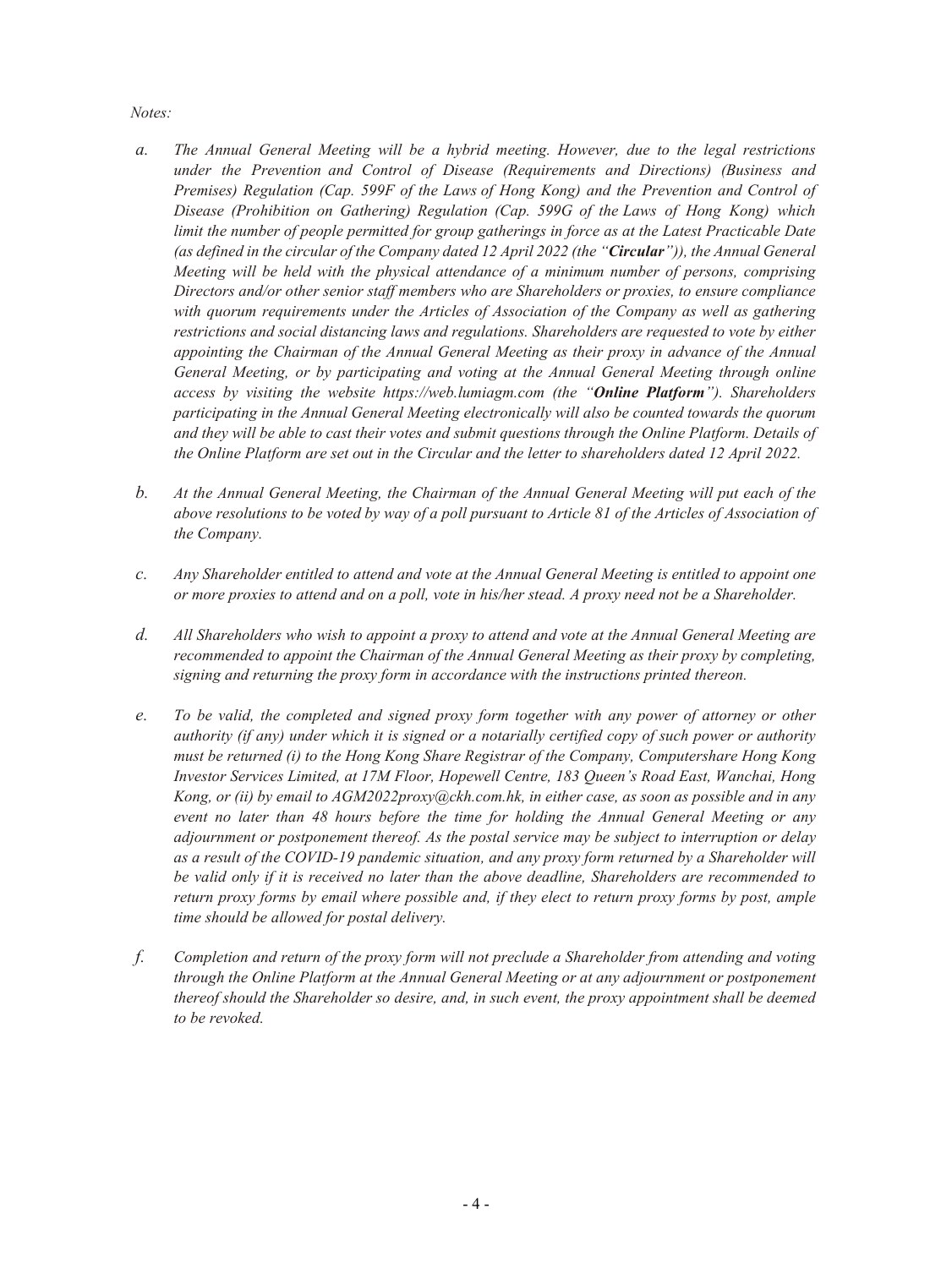- *g. The register of members of the Company will be closed from Monday, 16 May 2022 to Thursday, 19 May 2022 (or to Tuesday, 24 May 2022, in the event that the Annual General Meeting is to be held on Tuesday, 24 May 2022 because of a black rainstorm warning signal or a tropical cyclone warning signal no. 8 or above), both days inclusive, during which period no transfer of shares will be effected, to determine Shareholders' entitlement to attend and vote at the Annual General Meeting (or at any adjournment or postponement thereof). In order to qualify for attending at the Annual General Meeting, all share certificates with completed transfer forms, either overleaf or separately, must be lodged with the Hong Kong Share Registrar of the Company, Computershare Hong Kong Investor Services Limited, at Rooms 1712-1716, 17th Floor, Hopewell Centre, 183 Queen's Road East, Wanchai, Hong Kong, no later than 4:30 pm on Friday, 13 May 2022.*
- *h. For determination of Shareholders' entitlement to the proposed final dividend payable on Thursday, 9 June 2022, all share certificates with completed transfer forms, either overleaf or separately, must be lodged with the Hong Kong Share Registrar of the Company, Computershare Hong Kong Investor Services Limited, at Rooms 1712-1716, 17th Floor, Hopewell Centre, 183 Queen's Road East, Wanchai, Hong Kong, no later than 4:30 pm on Wednesday, 25 May 2022, being the record date for determining Shareholders' entitlement to the proposed final dividend. In the event that the Annual General Meeting is held on a date later than Thursday, 19 May 2022 because of bad weather or other reasons, the record date for determination of entitlement to the proposed final dividend will be deferred accordingly. Further details of the new record date will be announced in such circumstances.*
- *i. In relation to agenda item No. 3 above, Mr Li Tzar Kuoi, Victor, Mr Frank John Sixt, Ms Edith Shih, Mrs Chow Woo Mo Fong, Susan, The Hon Sir Michael David Kadoorie, Ms Lee Wai Mun, Rose and Mrs Leung Lau Yau Fun, Sophie will retire by rotation and/or will hold office until the Annual General Meeting and, all of them being eligible, have offered themselves for re-election at the Annual General Meeting. Details of the above Directors are set out in Appendix II to the Circular.*
- *j. Procedures for Shareholders to propose a person for election as a Director of the Company at the Annual General Meeting are set out under the section headed "Re-election of Directors" in the Circular.*
- *k. In relation to ordinary resolution in agenda item No. 5(2) above, the explanatory statement containing the information reasonably necessary to enable the Shareholders to make an informed decision on whether to vote for or against the resolution to approve the granting of an authority for the repurchase by the Company of its own shares, as required by the Rules Governing the Listing of Securities on The Stock Exchange of Hong Kong Limited, is set out in Appendix III to the Circular.*

#### *l. COVID-19 PANDEMIC SITUATION:*

*Due to the constantly evolving COVID-19 pandemic situation in Hong Kong and related change of legal restrictions or requirements, the Company may be required to change the Annual General Meeting arrangements at short notice. As at the Latest Practicable Date, it is not certain as to whether the group gathering restrictions and related legal requirements and policies will continue to apply on the date of the Annual General Meeting, and those restrictions, requirements and policies may still have a significant impact on the Annual General Meeting arrangements on that date. Even if, after the Latest Practicable Date and before the Annual General Meeting date, the current restrictions might have eased such that physical general meetings or attendance of additional Shareholders may be permitted, it may not be practicable for the Company to change the Annual General Meeting arrangements to allow physical general meetings and/or accommodate the physical attendance of additional Shareholders at the Principal Meeting Place. Shareholders should check the website of the Company at www.ckh.com.hk for future announcements and updates on the Annual General Meeting arrangements.*